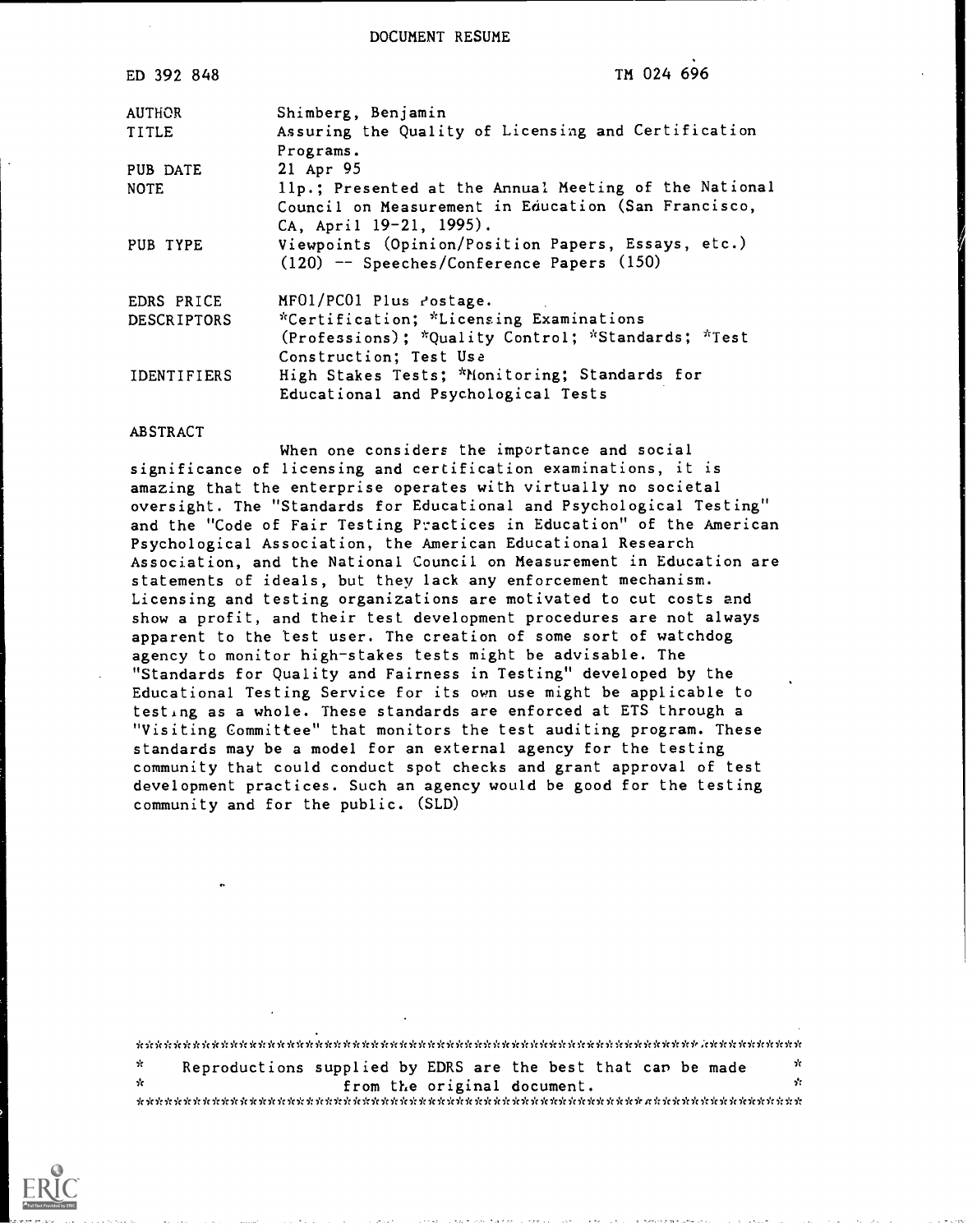## ASSURING THE QUALITY OF LICENSING AND CERTIFICATION PROGRAMS

## **Benjamin Shimberg Educational Testing Service**

This audience does not need to be reminded of the importance of licensing and certification tests. All of us understand how much is at stake each time one of these tests is administered

For the individual test-taker, it may represent the culmination of years of effort to prepare to enter or gain a needed credential for engaging in a regulated occupation.

For the credentialing agency, it represents a crucial step in the qualification process.

"Does the applicant meet the standards set for licensing or certification." Unless the evaluation instruments are valid and reliable, the entire process may be flawed.

And finally, there are the consumers--the users of regulated services. They have a great deal at stake. If the licensed provider is not qualified, their health and safety...or perhaps their financial security...could be in jeopardy.

When one considers the importance...indeed, the social significance of licensing and certification exams...it is truly amazing how the entire enterprise operates WITH VIRTUALLY NO SOCIETAL OVERSIGHT.

There are, of course, the standards for Educational and Psychological Testing promulgated by APA, AERA and NCME. These standards have been evolving and changing since the early 1950s to meet the ever-changing needs of the psychometric community.

There is also the Code of Fair Testing Practices in Education developed by a joint committee of these same organizations.

These are great, as far as they go. However, one needs to be aware of the political infighting that occurred, especially in connection with the Standards.

Prepared for presentation at AERA/NCME symposium, Licensure and Certification: Protecting Examinees, the Public, and Decision Makers. San Francisco. April 21, 1995

1

 $\overline{c}$ 

| U.S. DEPARTMENT OF EDUCATION<br>Office of Educational Research and Improvement                         |
|--------------------------------------------------------------------------------------------------------|
| EDUCATIONAL RESOURCES INFORMATION<br><b>CENTER (ERIC)</b>                                              |
| (D'This document has been reproduced as<br>received from the parson or organization<br>originating it  |
| C) Minor chariges have been made to improve<br>reproduction quality                                    |
| <b>a</b> Points of view or opinions stated in this docu-<br>ment do not necessarily represent official |

OERI position or policy

| PERMISSION TO REPRODUCE THIS<br>MATERIAL HAS BEEN GRANTED BY |  |
|--------------------------------------------------------------|--|
| <b>BENJAMIN SUIMBERG</b>                                     |  |
|                                                              |  |

TO THE EDUCATIONAL RESOURCES **INFORMATION CENTER (ERIC).**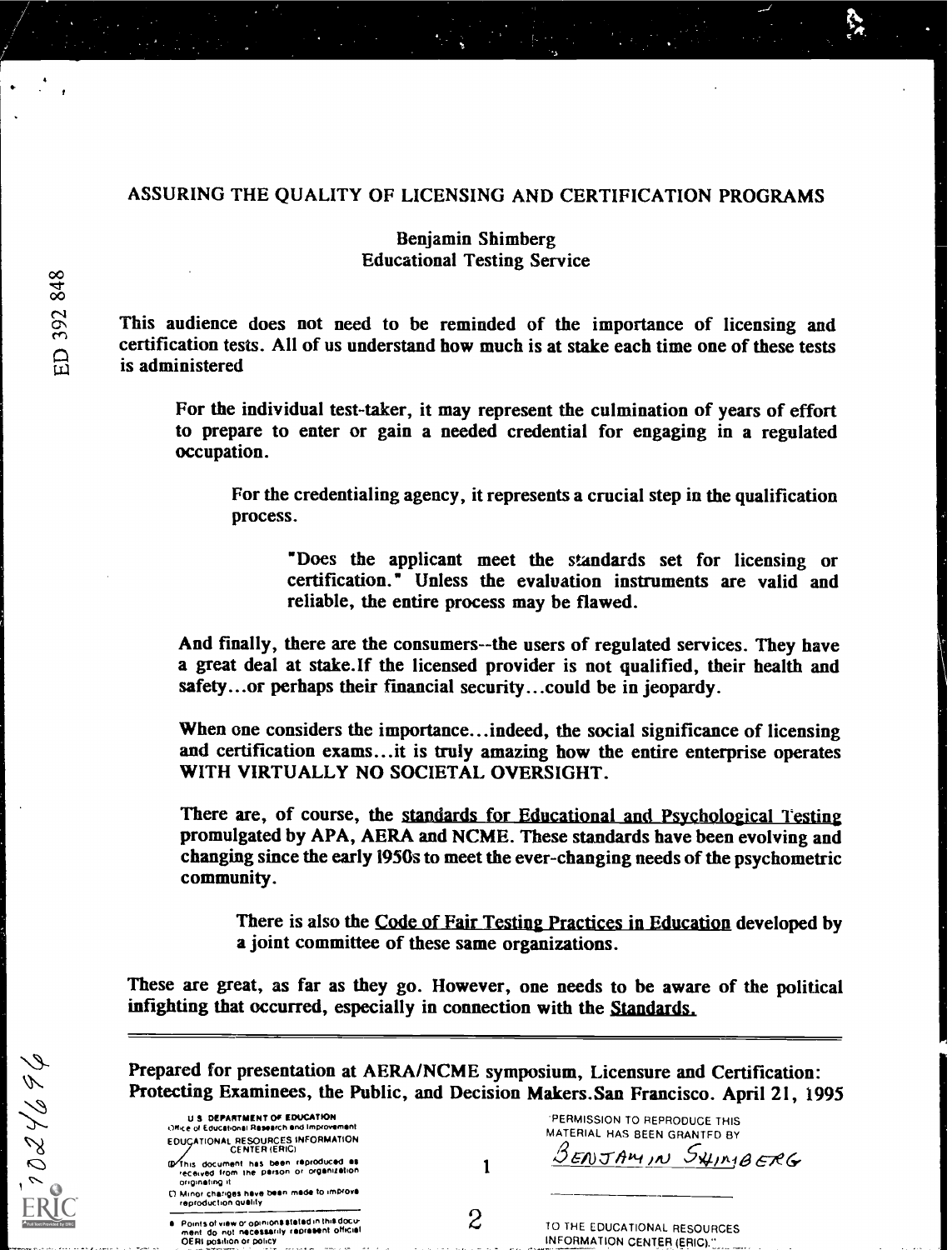There's a lot of deliberate ambiguity.

More often than not, the Standards are statements about ideals..... rather than statements of the realities of the World as we know it in 1995.

Moreover, the Standards lack any sort of enforcement mechanism.

I should also add that the 1985 Standards have placed heavy reliance on professional judgement in interpreting individual standards.

I have no quarrel with professional judgement,

But I'm inclined to agree with my colleague, Sam Messick, who wrote in 1988, "...In the absence of enforcement mechanisms, where is the protection against unsound professional judgement?

Messick has put his finger on what is probably the single greatest shortcoming of the Joint Standards....the absence of any enforcement...or even a monitoring mechanism.

Over the years, psychologists and educational researchers involved in testing enterprises, have adopted a "see no evil, speak no evil" attitude toward testing in general...and high stakes testing in particular.

Many of them, I'm sure, would like to believe that we still operate in a bygone era

when psychological testing was primarily a cottage industry, conducted by academics who thought of testing along the lines of the experimental psychology model.

You know the good old days when the "null hypothesis" was the coin of the realm among psychologists and statisticians and where cutting corners was unthinkable

But all that changed after the end of World War 2.

Testing has proved its worth as a tool for the screening and placement of recruits.

The tremendous success of the Air Force Aviation Psychology program elevated testing to the status of a secret weapon. Small wonder that industry seized on this technology to take much of the guesswork out of personnel selection.

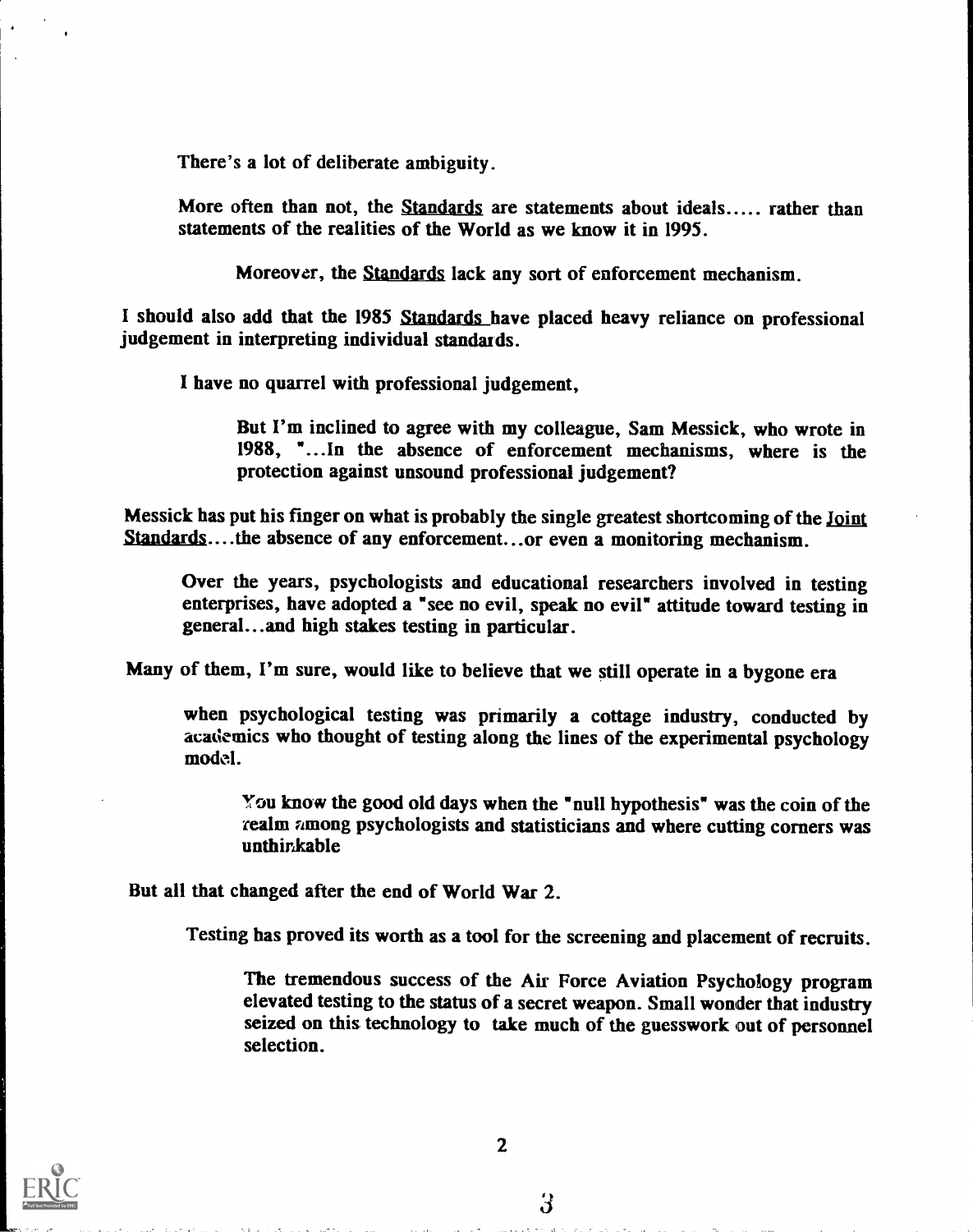Testing also came to play a critical role in admissions to colleges and professional schools, in the assessment of educational achievement and in educational and vocational guidance.

Needless to say, licensing and certification agencies quickly abandoned their oldfashioned essay exams in favor of the more objective, easier to score multiple choice tests.

As testing moved from cottage industry to big business, competitive pressures developed. Small, start-up companies were eager to get contract.

Larger testing organizations had substantial investments in staff and equipment. They needed lots of business to keep these assets productively employed.

In such a competitive climate, it would not be unusual for companies to bid low...in order to get the business....and then look for ways to cut costs in order to show a profit.

To a client..especially one who is not psychometrically sophisticated...one test looks pretty much like another. It's impossible to tell...just by looking at the questions...what procedures actually went into the development process.

Take job analysis, for example. There is no general agreement regarding how large a sample should be....or what needs to be done to assure that it is representative of the target population.

One can skimp on the job analysis effort and the client will seldom be the wiser. If challenged, the contractor can always say that in his or her professional judgement the sample was adequate.

One could make similar observations about the writing and review and keying of test questions.

About the depth of the statistical analysis to identify faulty of miskeyed questions.

How much time and effort to invest in scaling and equating are also matters of professional judgement.

Some testing organizations tell clients that such procedures are unnecessary frills. Why spend money on such refinements? Candidates will never know the difference?

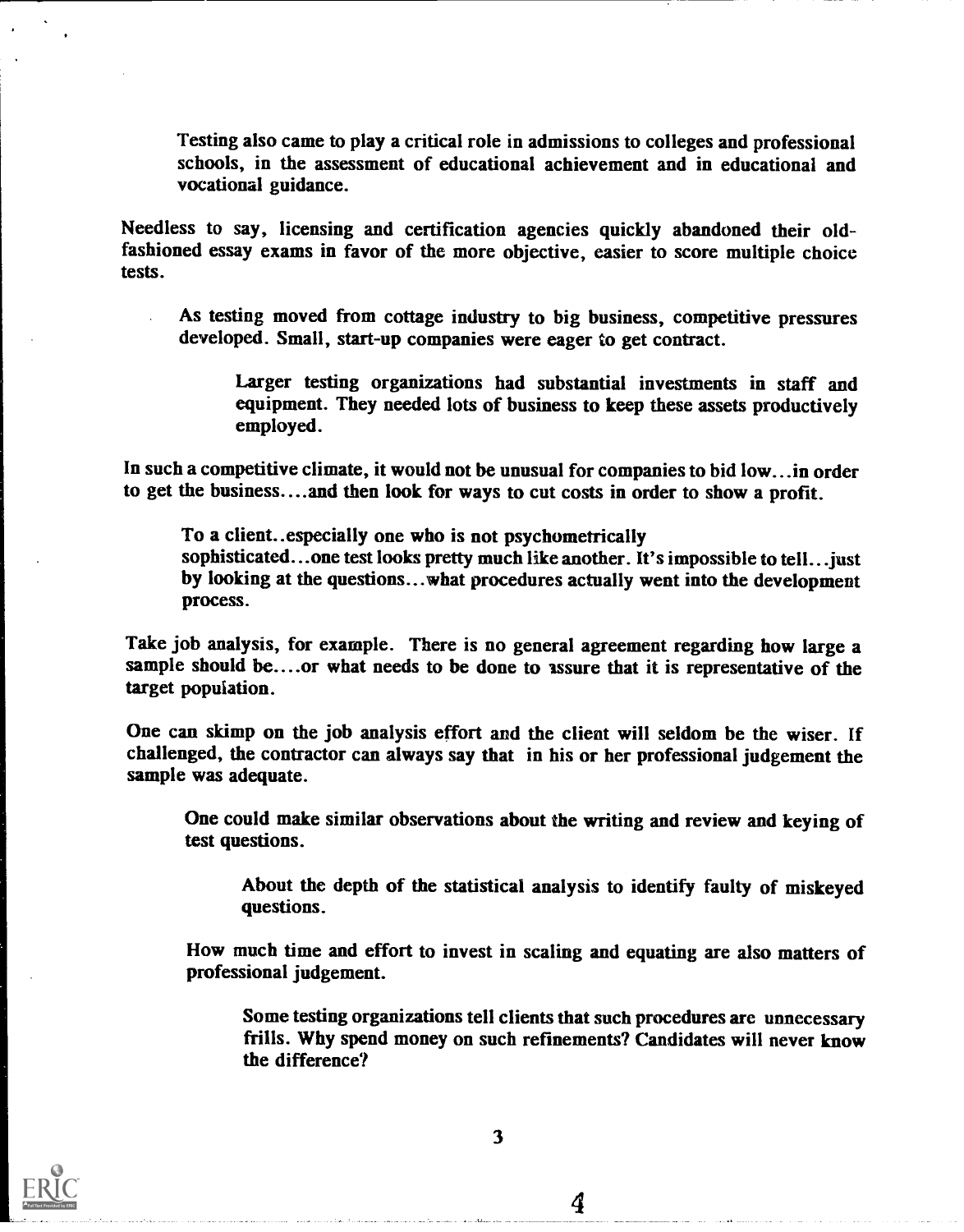Then there is the matter of screening questions for possible gender or ethnic bias. This,too, is a quality procedure that is not visible to the test-taker or to the client.

Setting passing points can be another contentious area. There are different approaches. Which one to use is a matter of professional judgement. But are they all equally defensible?

As I indicated earlier, the Joint Standards are vague on many points and therefor provide little in the way of guidance for the test developer...

....or for the client who wants to be sure that he or she is getting a quality examination,

The secrecy which surrounds so much of the testing enterprise poses special problems for test takers.

How can candidates be sure that the "high-stakes" tests they are taking meet professional standards?

Even if candidates could gain access to tests and other relevant documents, they would not be able to interpret the information or make informed judgements.

This suggests than an alternative approach may be needed...perhaps the creation of some sort of surrogate agency that would act as a watchdog to monitor "high stakes" tests on behalf of test takers and the public.

Back in 1987, when testing organizations were embroiled in another "Truth in Testing\* controversy, I wrote and article suggesting that the testing industry ought to create some sort of OVERSIGHT MECHANISM....

.... to assure that all tests offered for public use were of high quality and met professional standards.

I predicted that if the industry, itself, did not assume oversight responsibilities, there was good likelihood that either the states or the Federal government might some day do so.

I won't go into detail about the many ways in which the idea got kicked around over the next few years.

Suffice to say, that along the way I discovered that my concerns about the lack of oversight were shared by Dr. George Madaus, Director of the Center Study of Testing, Evaluation and Publ:c Policy at Boston College.

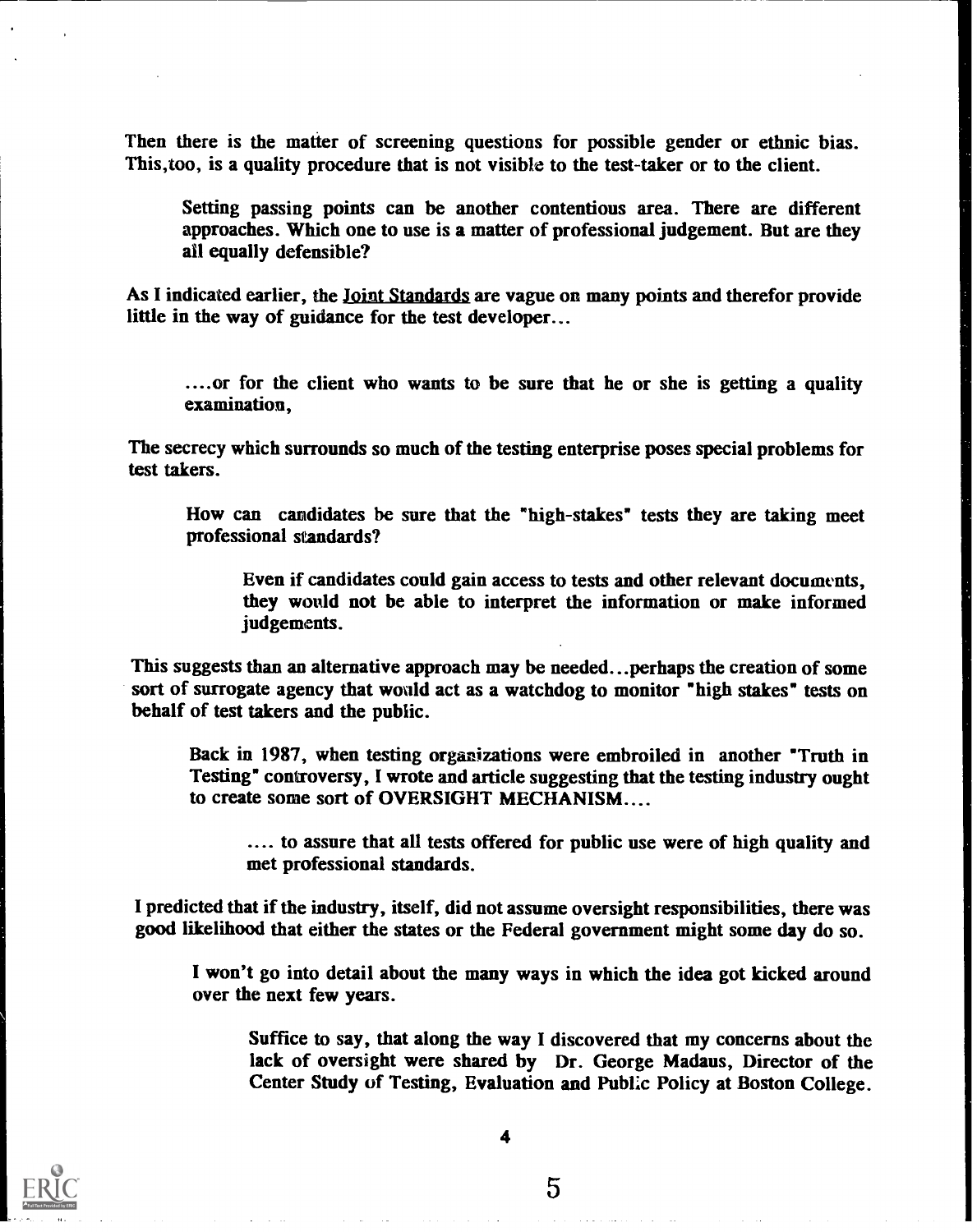While Dr. Madaus was interested primarily in the impact of tests in the educational world, he recognized that the same problems applied to employment tests and licensing and certification exams.

So we joined forces. I helped Dr. Madaus obtain a grant from the Ford Foundation and the Carnegie Corporation to conduct a study--at Boston College--

of the feasibility of establishing some sort of independent agency to monitor the quality of tests in both the educational world and the world of business and professional regulation.

All this happened about the time when I was getting ready to retire from ETS. After that, I lost touch with what Dr. Madaus was doing.

Several years later, when I received a copy of his report, A Proposal for a Monitoring Body for Tests Used in Public Policy.

I found that he had decided to restrict his study to the fields of elementary and secondary school testing.

Moreover, he had concluded that what was needed was a Board that would intercede in testing controversies only when invited to do so

For example, he says...

"...The Board might receive requests for monitoring from a variety of sources, such as state departments of education, advocacy groups, test developers, or sponsors, or individuals.

All such requests would serve as triggers for consideration of monitoring or auditing by the board" (99)

While the Board would use as its starting point the technical and ethical standards developed by professional groups, he believes that

"...the Board should not attempt generically to operationalize and apply these standards.

Instead, the Board should negotiate each standard in light of the particular context of use and audience and seek to promote consensual agreement around how the standard is to be applied" .(p 100)

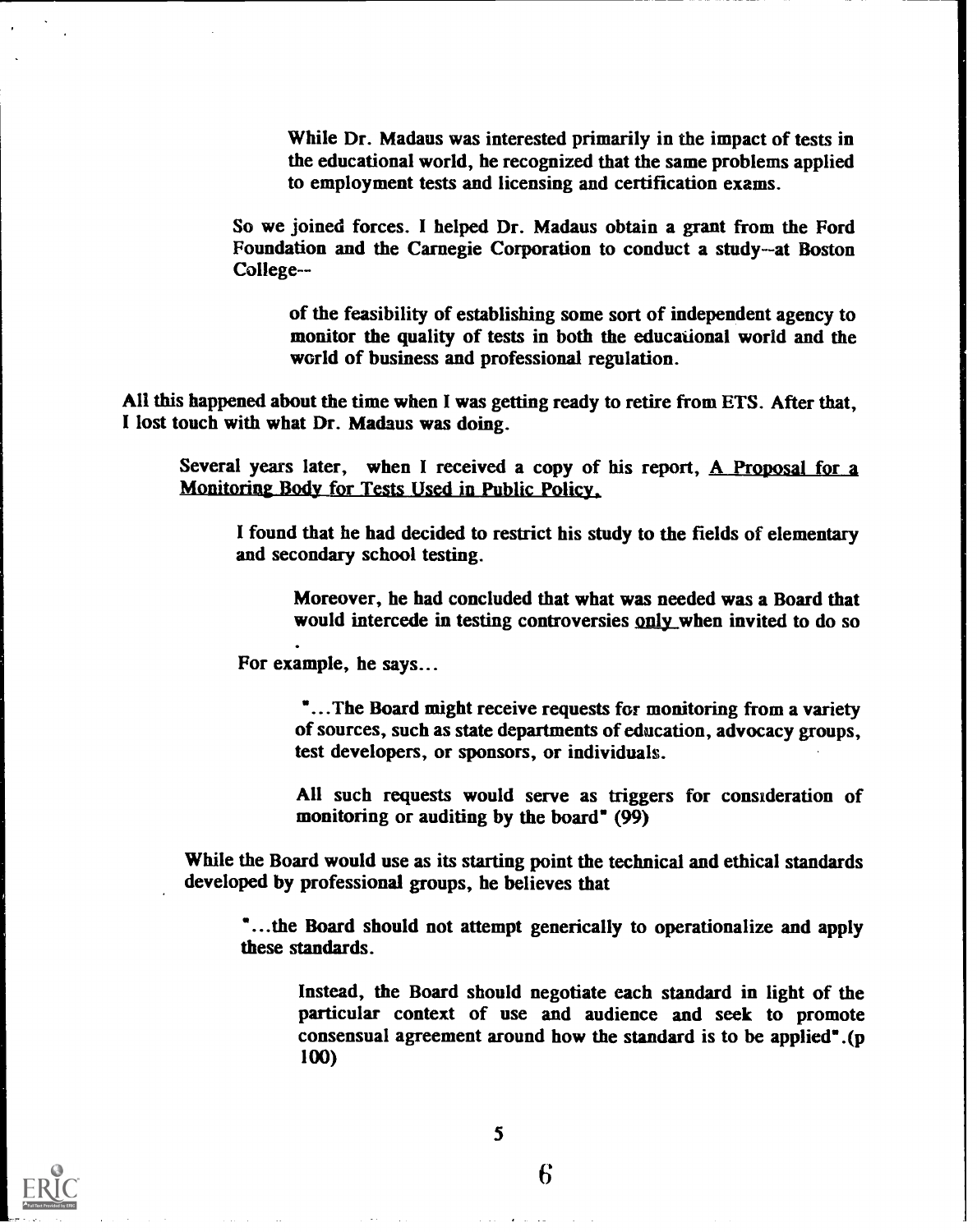There isn't time to go into detail about the full scope of Dr. Madaus' proposal. Suffice to say that..in my view., his proposal fails to address the concerns I voiced in 1987 and which are still germane today.

So I've decided that it may be time to put back on the table an idea that I believe may have merit for assuring the quality of tests.

Perhaps the best way to explain what I have in mind is to describe, briefly, a model that has been in use at ETS for about 15 years.

Under the leadership of Bill Turnbull, who was President of ETS at the time, the staff developed and the ETS Board of Trustees adopted, a set of Principles and Guidelines for Quality and Fairness in Testing These were,subsequently, renamed The ETS Standards for Quality and Fairness in Testing.

These were,, and still are... congruent with the APA, AERA, NCME Technical Standards. However, they are more detailed and more explicit.

> !:f you'd like a copy of the ETS Standards for Quality and Fairness in Testing, just write to ETS for a copy.

All ETS testing programs are required to adhere to the Standards.

To insure compliance, an Office of Corporate Quality Assurance was established. This office conducts periodic audits of all ETS programs.

The actual reviews or audits are done by members of the ETS professional staff...none of whom have had any involvement with the program being audited.

There are also five EXTERNAL AUDITORS--Testing experts from outside of ETS--who work with the audit teams and then write confidential reports of their observation. These reports go directly<br>to the Visiting Committee which  $121$  describe in a the Visiting Committee, which I'll describe in a moment.............

Since members of the audit teams have no direct involvement with the program under review, they can be highly critical..sometimes even brutally so...when circumstances warrant.

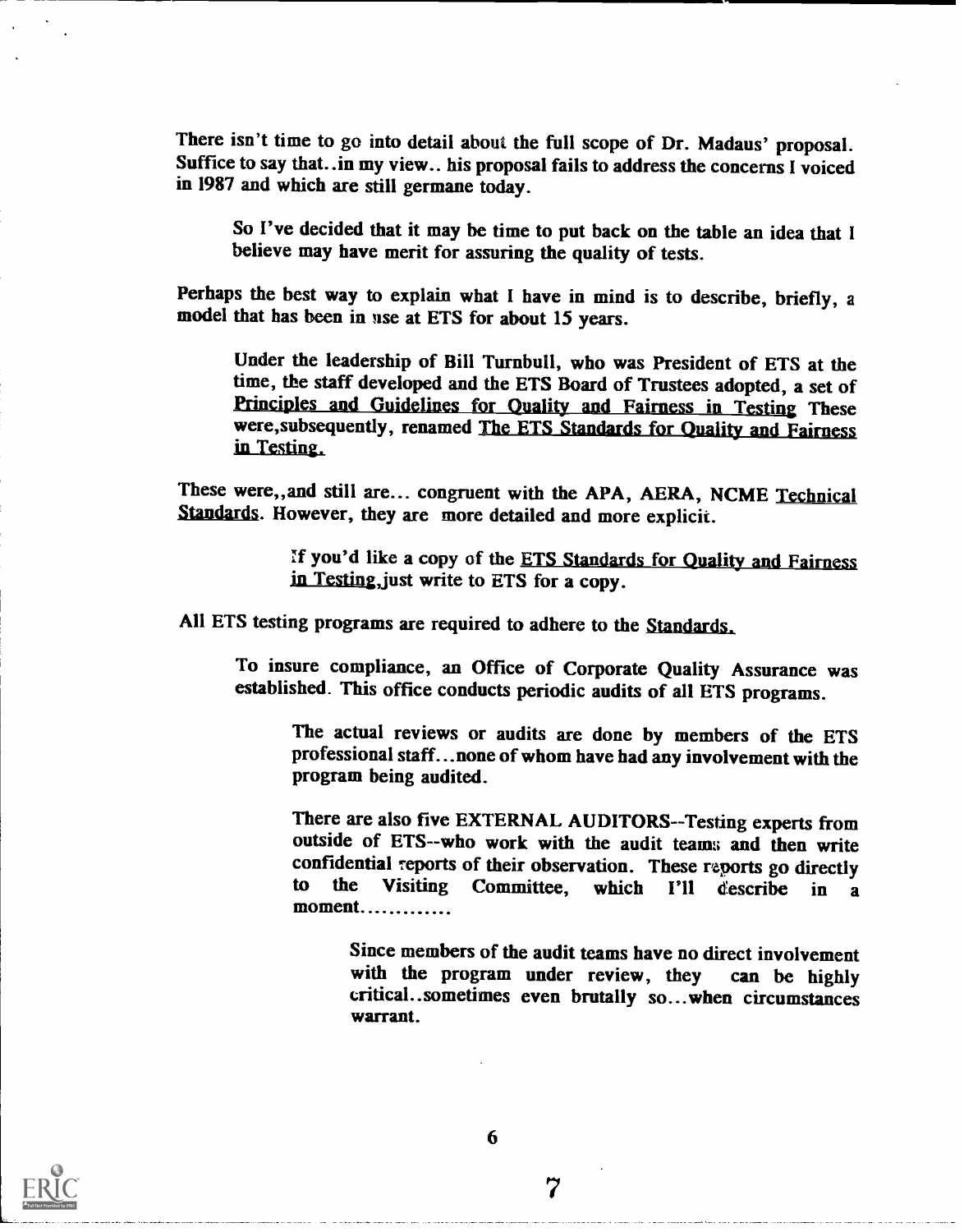These staff members--and the external auditors-- receive training in the audit procedure and are then provided with the back-up materials they need in order to judge how well the specific program under review meets the ETS Standards.

These materials are assembled, beforehand, by the Program Manager in accordance with a procedural guide, which details what documentation is needed.

The audit team reviews the documentation, asks many questions and decides on the extent to which the program is or is not in compliance with the  $ETS$  Standards.

The Manager of the program being audited is given an opportunity to review and comment on a preliminary draft of the auditor's report.

However, after an exchange of views, the audit team sends its final report to the Cognizant Vice President, who may then have discussions with the Program Manager to set a time table for overcoming any deficiencies that were identified.

A skeptic might say, "All that sounds pretty good, but how can one be sure that it really happens that way?

What if it is just a paper program concocted for public relations purposes?"

To make sure the program operates as intended and is not just window dressing, the ETS Board of Trustees has established a Visiting Committee of sixteeen distinguished people whose job it is to monitor the audit program to make sure it really works.

The Committee is made up of outstanding people from the fields of measurement and education as well as from the public at large, including critics of testing...such as the Executive Director of the NEA.

The Visiting Committee spends several days at ETS reviewing the audit process in-depth.

The Committee reviews all the programs that were audited over the past year..

They talk with the program staff, with members of the audit team, and with others who may be involved in the program...such as the researchers who may have been responsible for the job analysis.

They also review the confidential reports submitted by the EXTERNAL AUDITORS, who worked with the various audit teams.

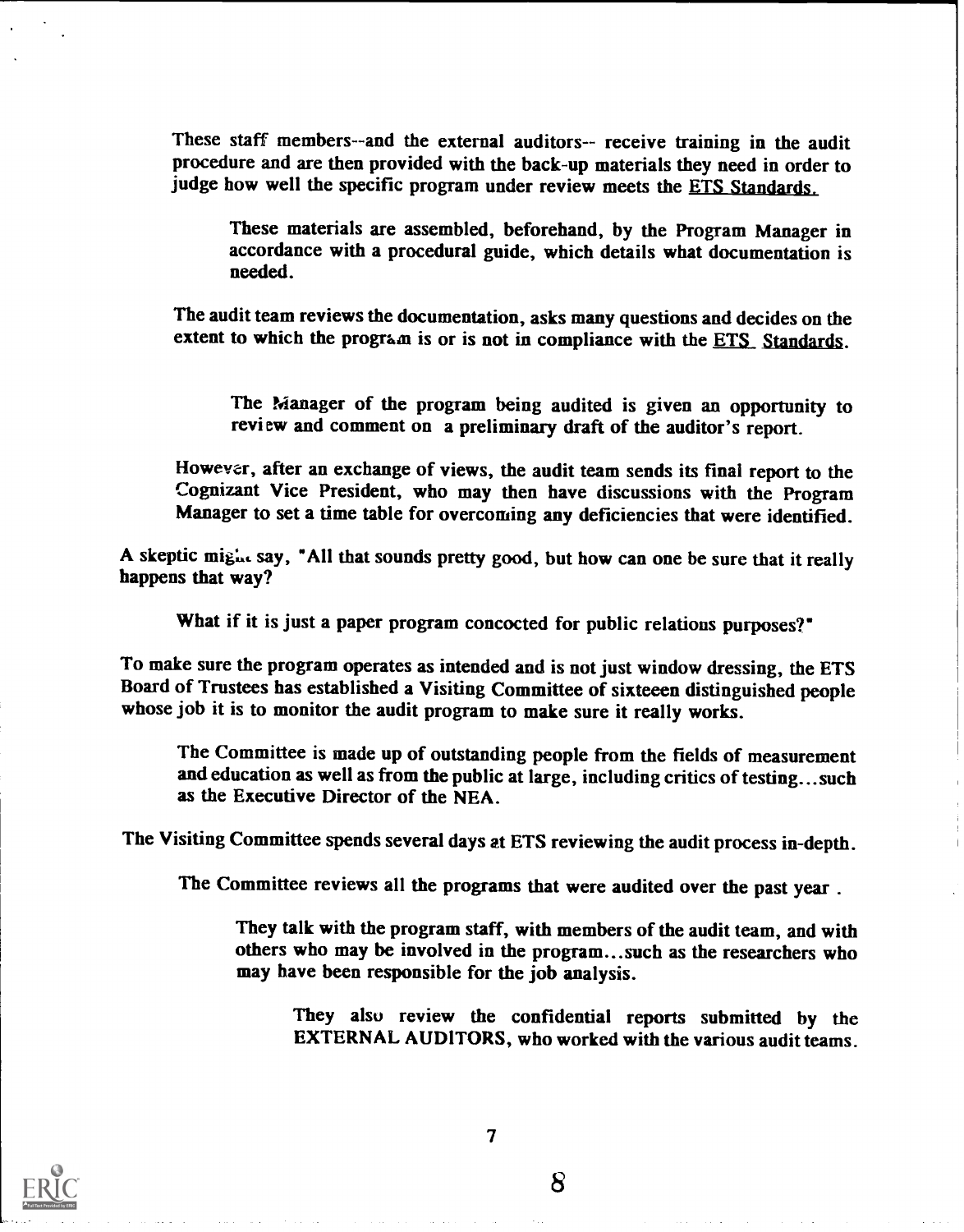The goal of the VISITING COMMITTEE is to assure itself regarding the integrty of the audit process.

They also check to see if recommendations made in previous years have been implemented.

The Visiting Committee then prepares a report which goes directly to the ETS Board of Trustees, detailing any observed shortcomings in the audit process and suggesting any needed improvements.

> If you'd like to see one or more reports of the VISITING COMMITTEE, they are available on request FROM ETS

While this model serves the needs of ETS very well, there is no assurance that it would fit the needs of other testing organizations.

However, that was not my purpose in describing the ETS model. I have described it in some detail because I believe it may provide a starting point for thinking about ways to impose some social controls within the testing industry where none exist at the present time.

What I have in mind is a VOLUNTARY effort... on the part of the testing community...

First to see if basic principles and guidelines...fair to both large and small testing organizations...can be developed, including agreement on what constitutes reasonable documentation of compliance.

> I would then encourage testing organizations to institute internal audit procedures. Such audits would serve to educate staff members regarding the standards and the importance of good documentation.

After the industry had an opportunity to institute audit procedures,

I'd like to see an external agency created to conduct spot checks--similar to those done by the ETS Visiting Committee-- to determine whether the audit procedures were working as intended.

Organizations whose audits passed muster could be certified as adherents to sound practice standards.

Certification would be the equivalent of the Good Housekeeping seal of approval, or the UL designation given to electrical appliances by the Underwriter's Laboratory.

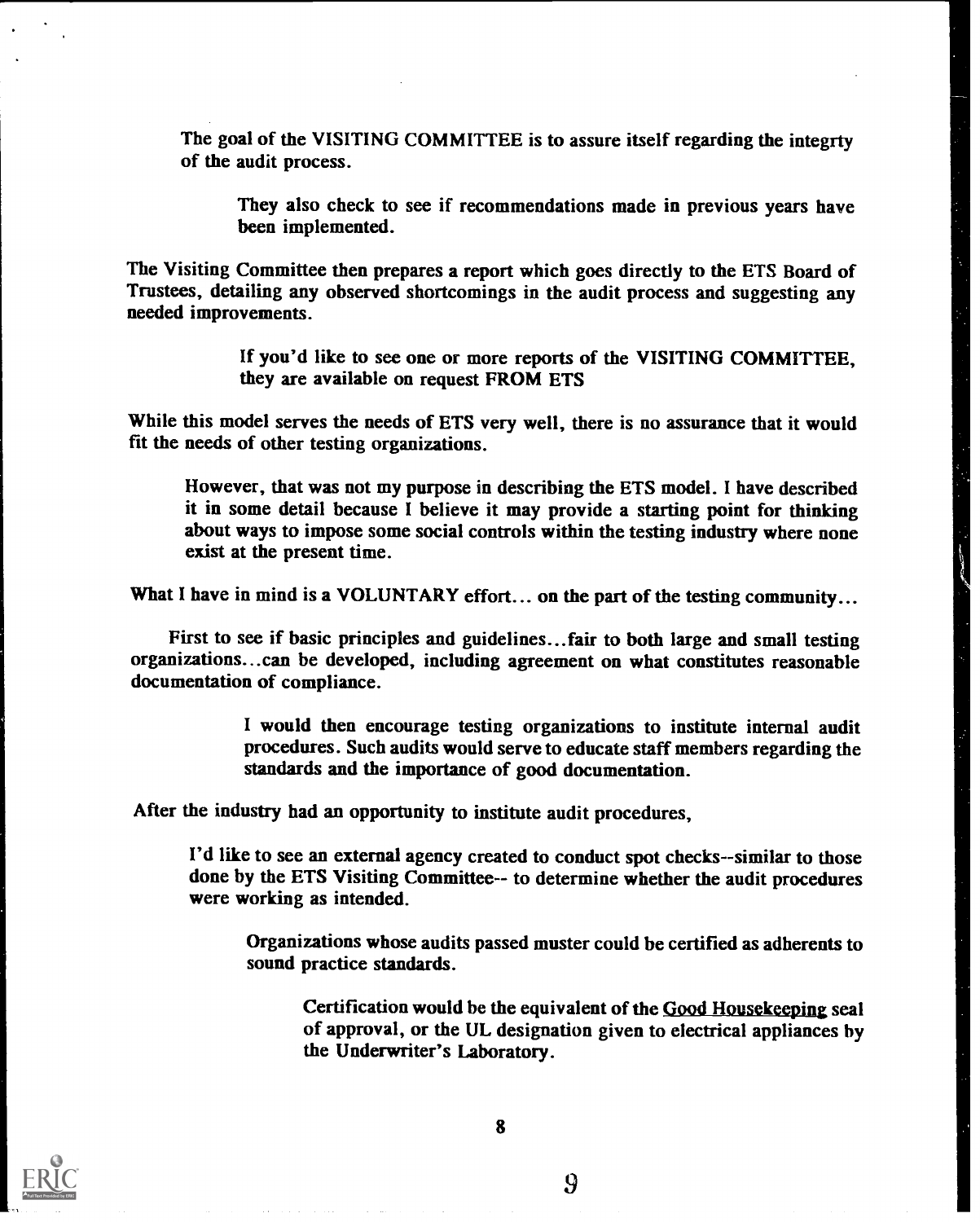At this point, many of you may be wondering "Why, in the absence of any legal requirement, would any testing organization agree to have its procedures audited by an outside group?'

They might do so if they knew that prospective clients-- such as licensing and certification agencies, groups that conduct national testing programs for various professional groups, state departments of education, and other large-scale users of high-stakes tests--

would not do business with any organizations that had not been certified as conducting internal audits to assure compliance with the agreed-upon standat ds.

Testing organizations that are already following good practices would find it relatively easy to install internal audit procedure.

Those with less rigorous standards would be motivated to shape up if they wanted to compete for large-scale testing contracts.

What appeals to me about this process is that once it is in place, NOT following sound procedures would have CONSEQUENCES...for the individuals involved and for the organization.

Both would have incentives to think about what it would take to install appropriate remedies.

I recognize that the process I am proposing isn't foolproof. I am not suggesting that every test be checked out before being put into operational use.

That might be politically correct, but not very practical.

Sure it is possible that an organization that generally follows good practices may, on occasion, turn out a defective test. This could happen.

But it is less likely to happen here than in situations where there is no oversight at all.

There are,of course many unanswered question.

Will it be possible to get agreement on what constitutes acceptable or desirable professional practice?